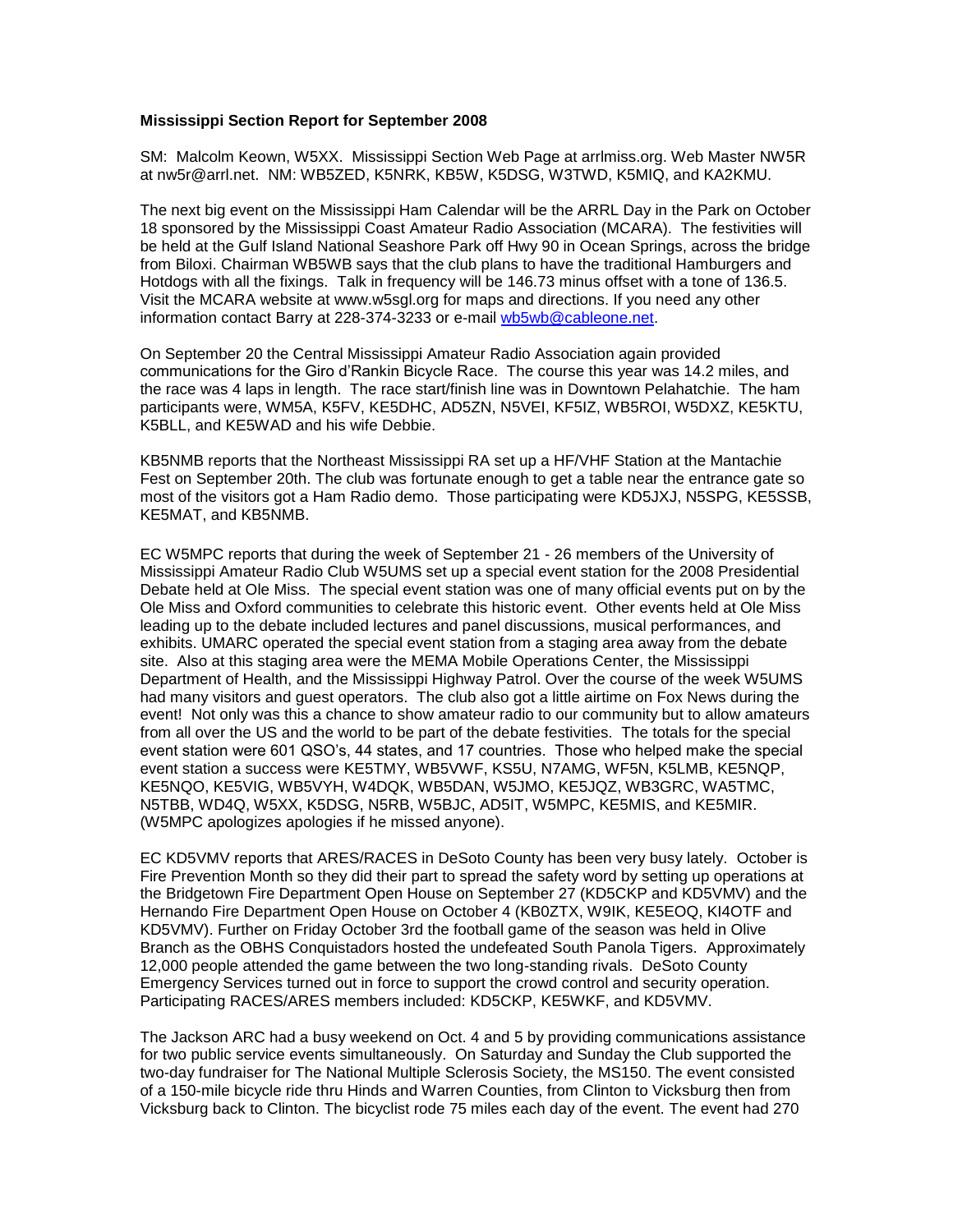bicycle riders participating. There were 18 Ham Radio operators supporting the event, using everything from hand-held transceivers to motorcycle mobile units. The event was written up in the Clarion Ledger and on their website where there are photographs of several ham radio operators conferring prior to the start of the event. Ham Radio Event Chairman KD5JPB reports that those participating were K5CID, K5RWB, K5BLL, KA5TJW, KD5CZF, K5XU, KE5RAW, N5DU, K5TMA, KD5ZBL, KM5GE, KE5JKD (and XYL), AD5BV, KD5JPB, WB5TTE, K5CEO, and WM5A.

Then on Sunday Afternoon the JARC supported the 2008 Diabetes Walk at the Farm Bureau Building off of I-220 in Jackson. This event featured a one and three mile walk. Coordinator N5DU reports the following participants AB5WF, K5CID, K5RWB, KE5MQS, WB8BZH, KA0SPH, and N5DU.

A large group of operators from the Magnolia DX Association will be active from East Ship Island (NA-082) starting at approximately 1700 UTC on October 16 and running until approximately 1800 UTC on October 19. The team plans to have four stations on the air and will operate CW, SSB, and RTTY on 80 through 10. The call sign K5S will be used during the entire 4-day period, plus the call sign K5Z will be added during the last two days as an entry in the W/VE US Islands QSO Party. QSL to W5UE. Detailed information can be found at www.k5s-na082.com.

DEC/EC WB5CON reports that the Alcorn County ARES collocated 2M/440 Repeaters will be moved to new and separate locations. In the event a storm takes out one of the repeaters then hopefully the other repeater will be operational. This will also result in an increased antenna height for both repeaters. Fred also notes that funding for a Ham Station in the new Alcorn County EOC is in the budget!

This is an election year in the Delta Division when we will be selecting a Director and Vice-Director for the next three-year term. If you haven't received a ballot by now, contact ARRL Headquarters. Ballots must be received in the office of the election accounting firm by noon on November 21, 2008. Please vote!

PIC N5WLW reports that he just completed teaching a Tech Class at the Picayune Number 1 Fire Station with seven graduates, two of which also passed their general. N5ELI, N5UDK, and AD5WA conducted the VE Test Session.

W5THT (WD2XSH/6) reports no damage to his 600 Meter Antenna due to Gustav. His beacon is on the air from sunset until midnight or later. QRN is still a problem that will hopefully go away as winter approaches. Take a listen at 506.35 KHz and see if you can hear Pat's Beacon.

The Tishomingo County ARC will issue a certificate to anyone who checks into the TCARC Two Meter Net 25 times. Check with WX5N for details.

As noted in an announcement sent over the SM Remailer, ARRL Headquarters indicated the participation in the emergency communications response to Hurricane Gustav could be recognized as 2008 SET participation (this primarily applies to counties south of I-20). Counties that were not active in the Gustav Response can conduct a local SET at a date determined by their County EC. Contact your EC to determine details.

Welcome to the following new Mississippi Hams: KE5WFG - David, Meridian; KE5WGV, Nathan – Saucier; KE5WGW, Michael – Saucier; KE5WHE, Leroy – Lorman; KE5WJL, Ronald – Carriere; KE5WJM, Daniel – Picayune; KE5WJN, Daniel – Picayune; KE5WJO, Ryan – Carriere; KE5WJP, Vincent – Carriere; KE5WJQ, Nathan – Poplarville; KE5WKA, Angelica - Byhalia; KE5WKE, Brian – Etta; KE5WKF – Paul, Courtland; KE5WKX, Stan – Purvis; KE5WKY – Zhaoxian, Hattiesburg; and KE5WLB, Judy – Tishomingo.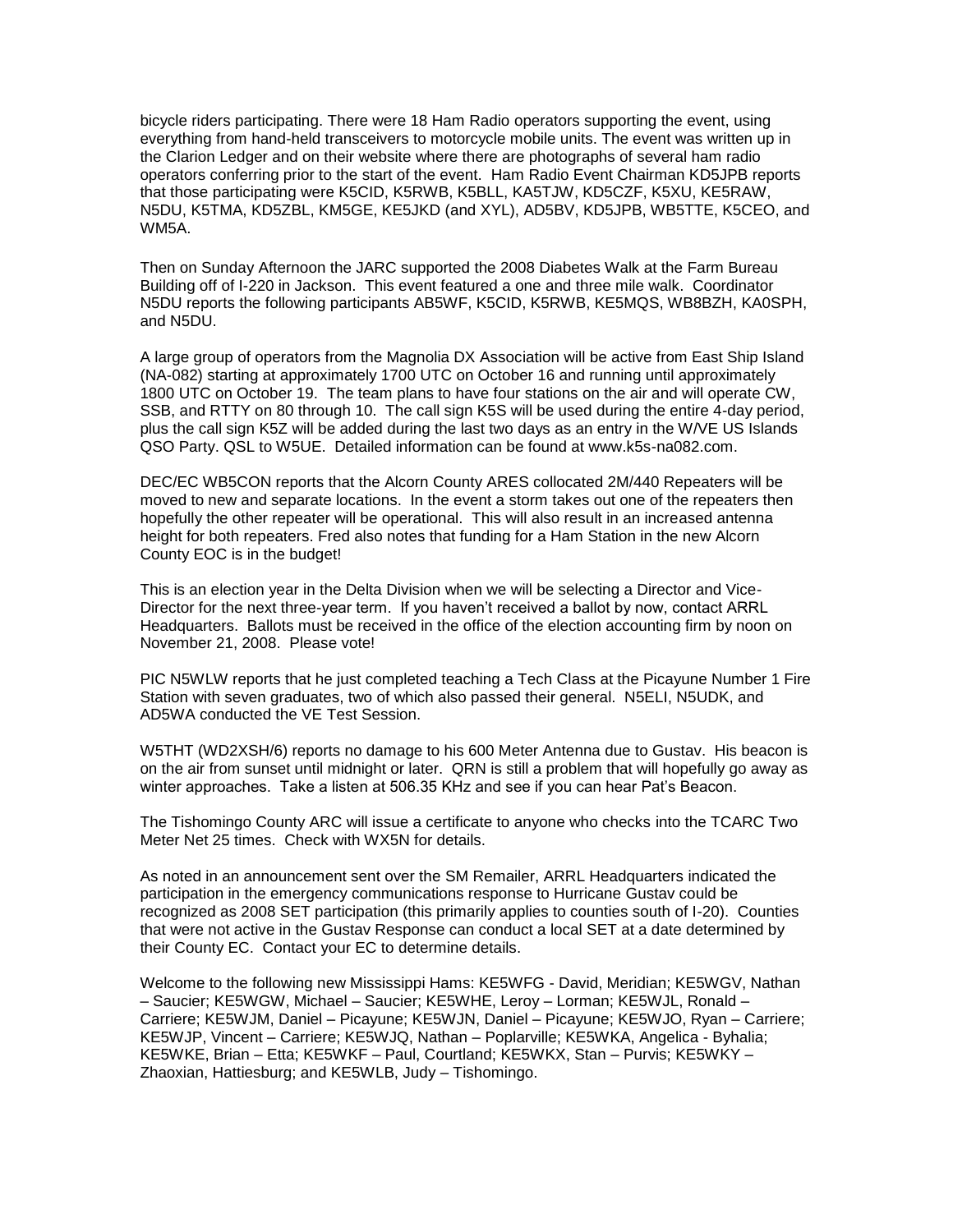Congratulations to the following on their upgrades: KE5ATB – Toomsuba; KD5DRD Gulfport; KE5KTU – Bolton; KB5VML – Iuka; KE5VMV – Biloxi; KE5VUZ – Gulfport; and KD5YTB - Cleveland.

Also congratulations to DEC KD5FUO and XYL KD5HVF on the arrival of their first harmonic, to N5GH, who won the first prize (FT-2000) at the SEDCO Convention in Pigeon Forge, Tennessee, and to KD5VMV, who completed ARRL ECC-001.

Welcome to the following new ARRL Members: KA9ABZ – Tupelo; N5ASO – Hattiesburg; KE5ATB – Toomsuba; W5DAW – Saucier; KB5DMT – Senatobia; N5GMI – Kiln; WB5SUD – Long Beach; KE5UTF – Como; KE5UTK – Como; KE5VID – Kosciusko; KB5VML – Iuka; KE5VMQ – Bolton; KD5VMV – Biloxi; N5VSE – Mathiston; KE5WFG – Meridian; KE5WJL - Carriere; and KB5WWS – Senatobia. The Mississippi Section Membership is now 1,002. Let's keep it above 1,000!

Also welcome to KE5MIS as EC for Yalobusha County.

Newsletter/Club Reports: Hattiesburg ARC (AC5E), Meridian ARC (W5MAV), Northeast Mississippi ARA (KB5NMB), Pearl River ARC (N5WLW), Sundancer ARC (KA5ICO), and the Vicksburg ARC (W5WAF).

DEC/EC Monthly Reports: WB5CON (NE MS/Alcorn), KD5CQT (Jackson), KD5VMV (DeSoto), KC5EAK (Pearl River), K5FV (Rankin), WB5GUD (Newton), KD5GWM (Lauderdale/Clarke), KE5KTU (Hinds), WX5N (Prentiss/Tishomingo), N5TBB (Tippah), KD5VMV (DeSoto), KB5ZEA (Attala), and N5ZNT (SW MS).

Regret to report the passing of KD5NXD of Oxford.

Net Reports: Session/QNI/QTC (Net Manager)

DRN5 60/MS 100% rep by W5XX, W5MLO, WA5FB, W5CPO, W5OXA, KA1ZIA (WB5ZED)

MSPN 30/2974/25 (K5NRK)

Magnolia Section Net 30/724/1 (K5DSG)

MS Traffic Net 30/151/5 (KB5W)

Jackson County EN 30/443/5 (KD5CQT)

MS Slow Net 21/34/0 (W3TWD)

Stone County ARES Net 6/88/2 (N5UDK)

Magnolia DX Assc 5/73/0 (N5FG)

Meridian AEN 5/61/0 (KD5GWM)

MCARA Net 5/50/0 (KA2KMU)

Attala County ARES 5/36/0 (KB5ZEA)

Newton County ARES 5/30/0 (WB5GUD)

NE MS ARES 5/73/0 (W5LMW)